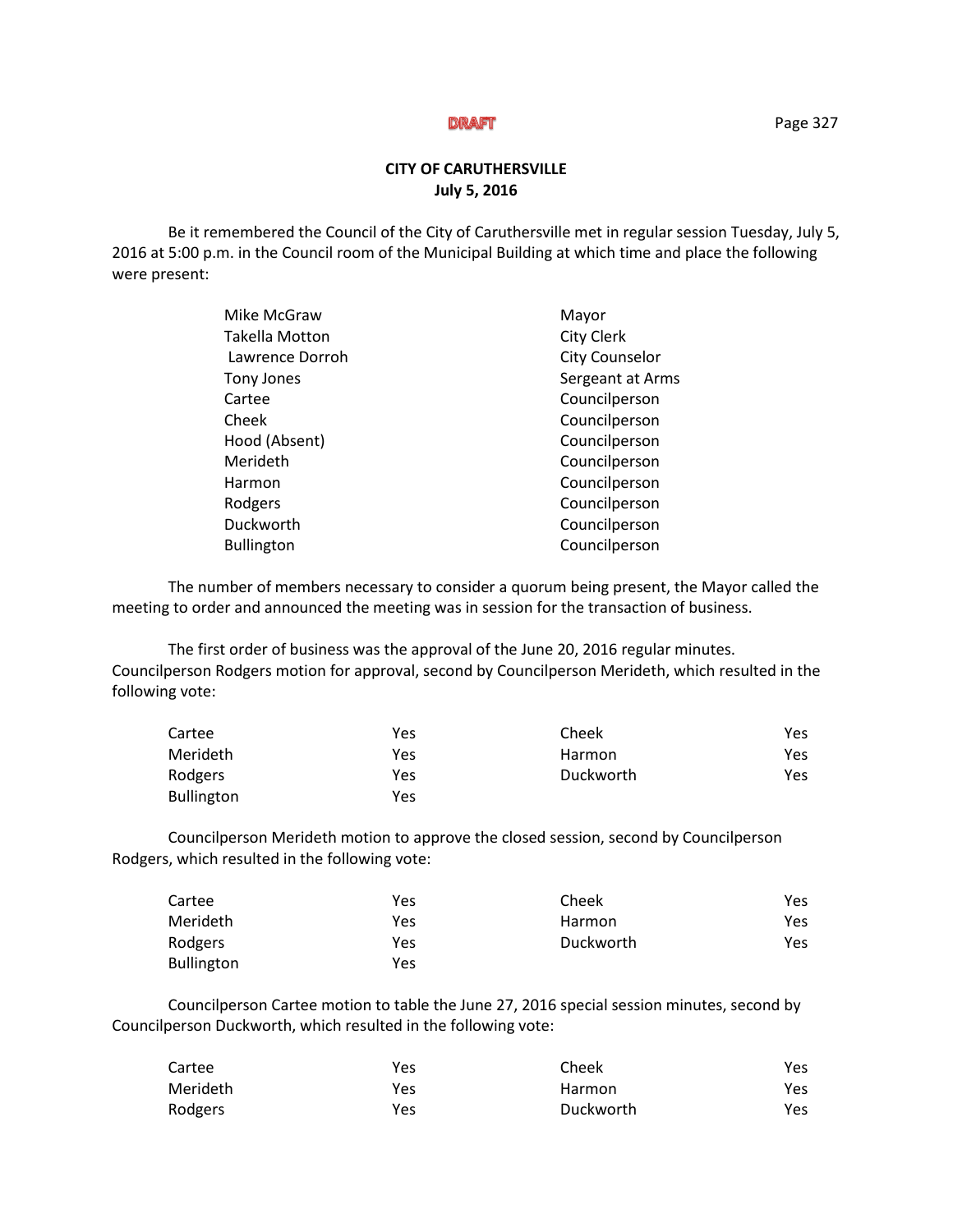Page 328

Bullington Yes

Councilperson Merideth motion the approval of reports and bills, second by Councilperson Cartee, which resulted in the following vote:

| Cartee            | Yes | Cheek     | Yes |
|-------------------|-----|-----------|-----|
| Merideth          | Yes | Harmon    | Yes |
| Rodgers           | Yes | Duckworth | Yes |
| <b>Bullington</b> | Yes |           |     |

Mayors' report; Counselor Dorroh is working on the dynamics of the vacation pay for the Police and Fire departments. Republic is requesting not to overfill the totes nor put trash outside of the totes. An extra tote can be supplied for \$5.00 per month which is billed quarterly; for an extra tote call (618) 693-3164. There will be a contract soon for the roof of the Cupples building, and Phyllis Miner at USDA Rural Development was contacted about possible funding. The Horner Shifrin contact has been reviewed and signed with bid specifications anticipated soon. The Marlar Loop revision preliminary form has been submitted for review for funding by Mitzi Dell.

The drainage project was completed in the 10 days allotted by the City. The Brown Shoe ditch is overgrown; the machine that was mentioned for use by the County is not operable. Jason Simpson will charge \$2,800/day for a 10 hour day with equipment and operator. The anticipation for completion is 7-9 days, due to increased vegetation. We will have to wait until the crop is out before starting. Spring cleanup ended May 20, 2016; if you want something picked up, call City Hall or Terry Rushing. There has been a lot of illegal dumping; fines will be imposed. G&C has finished installing the sewer on 18<sup>th</sup> and Lincoln. John Chittenden suggested the hole to be flooded for three weeks, then rock it, and pavement would probably occur in August.

Bunge requested that the public service road to be repaved and they would donate the money to the City. Mooreland Dr. was blocked by a huge tree; the street hasn't had any service in 30 years. John Chittenden will be reviewing the matter. The City street lights are identified by CV followed by a series of numbers on the pole. If there is a light out you can call Ameren at (800)552-7583.

Police & Fire report; Councilperson Cartee started off by thanking the city and county officers, fire department, and anyone else that assisted with keeping the fireworks calm down. Cartee stated there were kids unsupervised on the streets, and later on that night it was like a war zone. There was damaged done to vehicles, and Tony Jones held up a firework bomb, and Cartee stated that they are being chunked at police cars or any other cars going down the street. Cartee stated that citizens needed to be protected, and that what he saw was adults not kids acting in this manner.

Tony Jones stated that the plan was to decrease the police presence so that the officers could enjoy their holiday, and that he cut his vacation short to help out with the fourth. They ended up having to take some the kids to the juvenile officer and some of the parents had to come and get them. They didn't want to listen, and their actions are such that they want to take over the streets. Tony stated that the police are here to serve all the citizens in the community.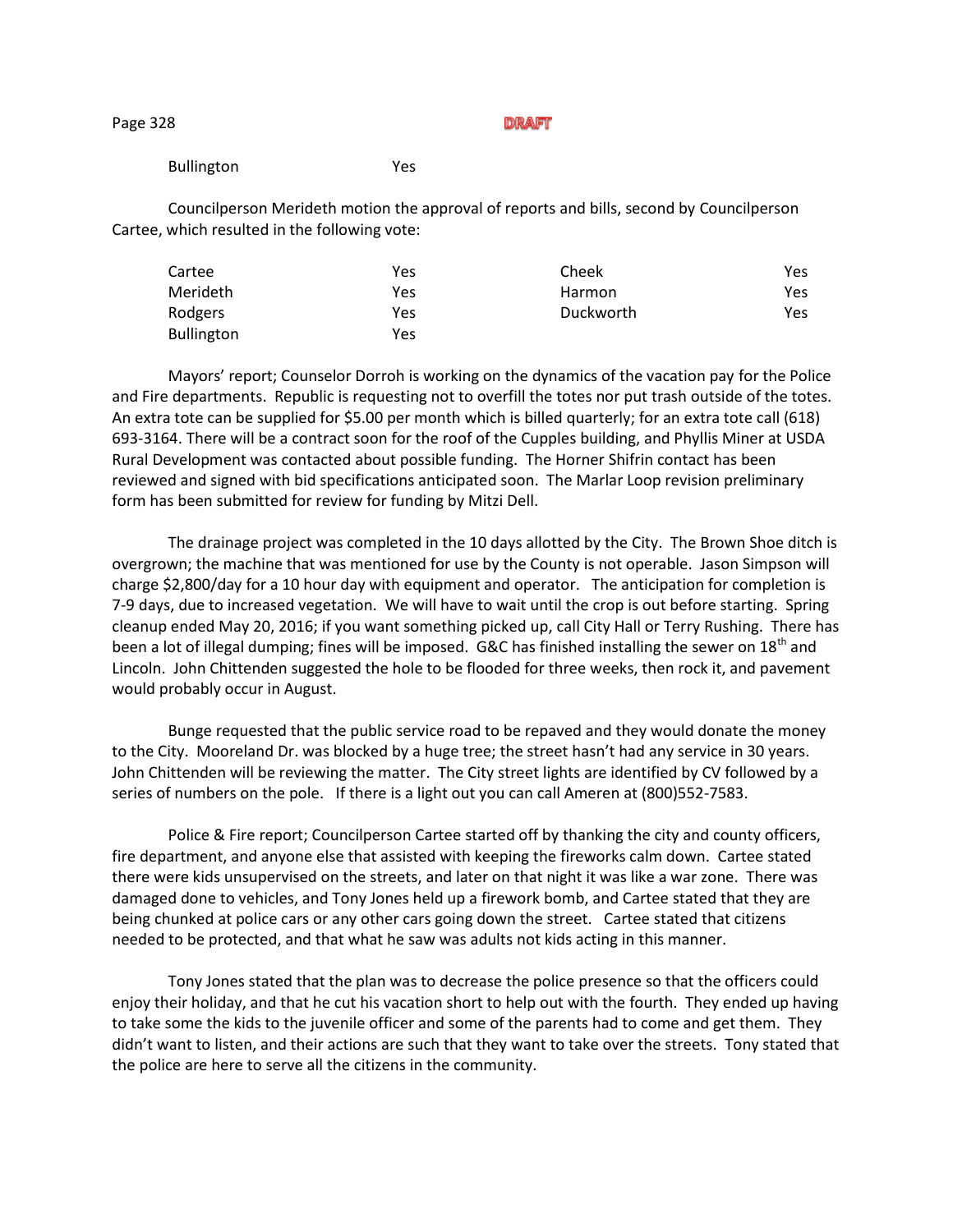Robert Jones asked if there was a way in which an ok zone to shoot fireworks could occur. Councilperson Cartee stated they had tried it once in Hayti when there was a drought. The situation got out of hand and the fire chief got hit in the eye with a firework. Councilperson Cartee stated damaged was done to the Tahoe with one the firework bombs, and was surprised that anyone didn't get hurt. Tracy Bowman asked if an ordinance could be created to eliminate the mortar shells being sold. Counselor Dorroh stated we didn't have jurisdiction outside of the city limits. Jerry Hudgens looked at the possibility for a safety zone for fireworks, but there's a liability issue. The fireworks today are age restricted nothing like they use to be. They may have to go back to fining people the maximum to get things under control.

Steve Motton stated with the fireworks being illegal, there shouldn't be any middle ground, because some people look for a way not to abide by the rules and regulations. If the City didn't put on a fireworks display it would really send a message.

Jeremy Darnell suggested that the city ordinance should state possession of fireworks not discharge. What happens is that you may not see an individual discharge a firework, but they may be in possession of fireworks, and you can't do anything about it.

Councilperson Rodgers stated that when the banned of fireworks was with a \$500 maximum fine, there was peace and quiet. During that particular year there were houses and cars caught on fire. The fire department couldn't get back to the station before getting another call.

Tracy Bowman stated that there are parents out there that will defy law, and buy age restricted fireworks for their children anyway, if the child is denied. Charles Motton asked if maybe the communities could come together and make a conscious effort not to sell the mortar bombs in Hayti.

Charlie Jones stated that this situation has continued to go on from year to year to no avail. One year an officer got shot, and fears that it will happen again. The year Councilperson Rodgers was referring to there were 14 calls between 4:00 p.m. and 12:00 a.m., all fireworks related. Things have been thrown at the fire trucks and police cars. He saw kids unattended popping fireworks earlier with parents setting on the porch and kids at the end of the driveway, and later on he didn't see any parents out with the kids.

Councilperson Bullington recommended that Police and Fire have a discussion and come back to the Council with what they come up with. Jeremy Darnell stated that modifications are taking place with the mortar bombs which make them even more dangerous. Councilperson Harmon stated that the ordinance should be enforced in full force and to amend the ordinance for the possession, to give the officers more authority. Counselor Dorroh stated that he would research the possibility of the City to manage possession of fireworks.

Fire calls; From June 23, 2016 through July 5, 2016 there were 7 fire calls. June 23; on County Rd. 524 there was an occupant burning brush pile, June 28; fire alarm sounding on Ward, June 29; smoke scare on Collins, June 30; fire alarm sounding on E.  $14<sup>th</sup>$ , July 2; tree stump fire on Bushey, July 3; trash container set afire, and July 5; grass fire due to fireworks on E.  $13<sup>th</sup>$  St.